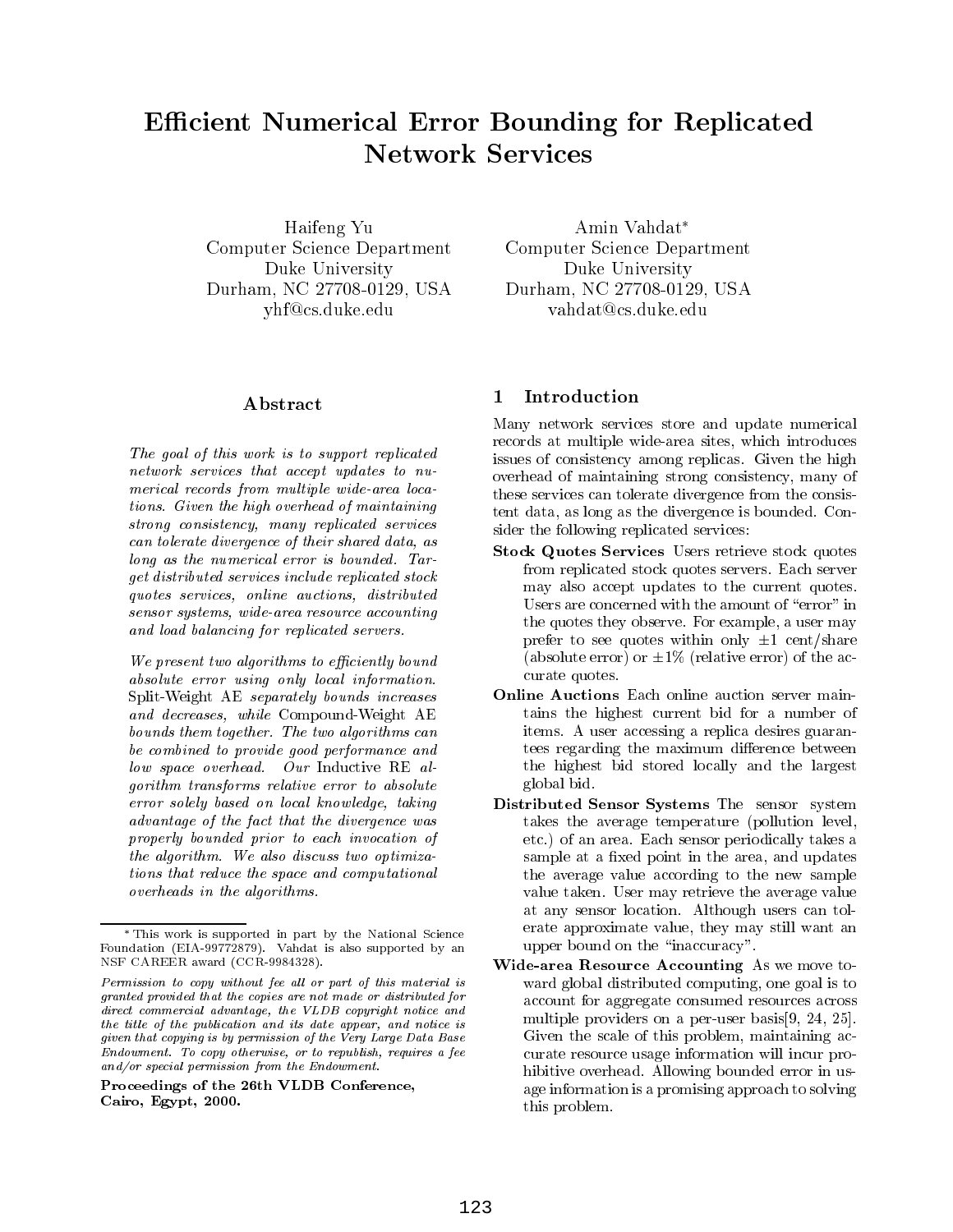## Load Balancing for Replicated Servers For

many replicated services, client programs do not directly choose which replica to contact. Instead, a front end forwards requests to the server judged to deliver the highest quality of service for that request. A front end uses its forwarding history to estimate the load of each server. When there are multiple front ends[19, 24], each sees a subset of the request stream, and uses this information to update its estimated load information. Once again, the load information is updated from multiple locations, and it is beneficial to bound the maximum error on load information observed by each front end.

One approach for guaranteeing accurate numerical information is to utilize standard techniques for maintaining strong consistency across wide-area networks. However, the communication costs and latency associated with such techniques often have prohibitively high overhead. We observe that many replicated services, including the ones described above, can tolerate some level of inconsistency in exchange for improved performance and availability, as long as they are provided guarantees regarding the maximum allowable error. In this context, the goal of this work is to develop techniques to efficiently bound numerical inaccuracy by reducing the amount of required wide-area communication.

Despite the importance of bounding numerical error for replicated network services, this topic has not been well studied in the literature. In the context of data caching, [3] proposes the concept of bounded numerical error. However, the authors do not generalize the concept to replicated databases. Efforts exploiting weak consistency [16, 17, 18, 21, 22, 23] concentrate on aspects other than numerical error, such as the number of conflicting transactions. Integrity constraint management algorithms[4, 5, 6, 7, 13, 14] for distributed databases are related to error bounding but are typically inefficient when applied to the  $\overline{\mathbf{2}}$ special case of bounding numerical error. The demarcation protocol[4] allows easy maintenance of linear inequalities for distributed databases. Error bounding is closely related to enforcing linear inequalities but has three important properties not present in general linear inequalities: i) The copies of a data item are inter-related, ii) servers have approximate information about what writes other servers have seen, iii) during write propagation, writes on all data items are propagated. Because the demarcation protocol addresses a more general problem, it is unable to exploit these properties, resulting in signicantly higher communication and space overhead.

In this paper, we present algorithms to efficiently bound numerical error for replicated network services. They are developed in the TACT[26, 27] project, which is a toolkit for building replicated Internet services. Two algorithms Split-Weight AE and Compound-Weight AE are proposed to bound absolute error. They bound error by limiting the "total weighted writes" accepted by one server but not seen by others. All decisions are based on local information and the algorithms do not incur overhead to acquire global knowledge. Split-Weight AE makes conservative decisions but is amenable to space optimizations, while Compound-Weight AE makes optimal decisions at the cost of higher space overhead. Our Inductive RE bounds relative error by transforming it into absolute error and then using Split-Weight AE or Compound-Weight AE to bound the absolute error. By taking advantage of the fact that the divergence was properly bounded prior to each invocation of the algorithm, Inductive RE is able to perform the transformation solely based on local knowledge. We also study the performance of our algorithms through both analysis and simulation.

In summary, this paper makes the following contributions:

- We describe the importance of bounding numerical error to support replicated network services.
- We propose practical algorithms to bound absolute error and relative error using only local information, without incurring the overhead of obtaining global knowledge.
- We explore two optimizations that reduce the space and computational overheads in the algorithms.

The next section describes our replicated database model. We present our error bounding algorithms in Section 3. Section 4 discusses two important optimizations to reduce space and computational overhead for our algorithms. In Section 5, we study the performance of the algorithms. Related work is described in Section 6. In Section 7, we present our conclusions.

## System Model

The database maintaining the data shared by the net work servers is replicated across n servers,  $server_1$ ,  $server_2, \ldots, server_n$ . The replicated database is composed of multiple data items. Each data item has a numerical value for which the service desires to bound error. The allowed error for a data item is independent of other data items. We first focus on the case of a single data item and then discuss scalability issues for multiple data items in later sections.

Every server can accept reads (inquires) and writes (updates) from users. Reads return the current value of the data item on the server. A write  $W$  increases or decreases the value of a data item by the weight  $(W.weight)$  of the write. W. weight is positive for increases and negative for decreases. While beyond the scope of this paper, our algorithms can be extended to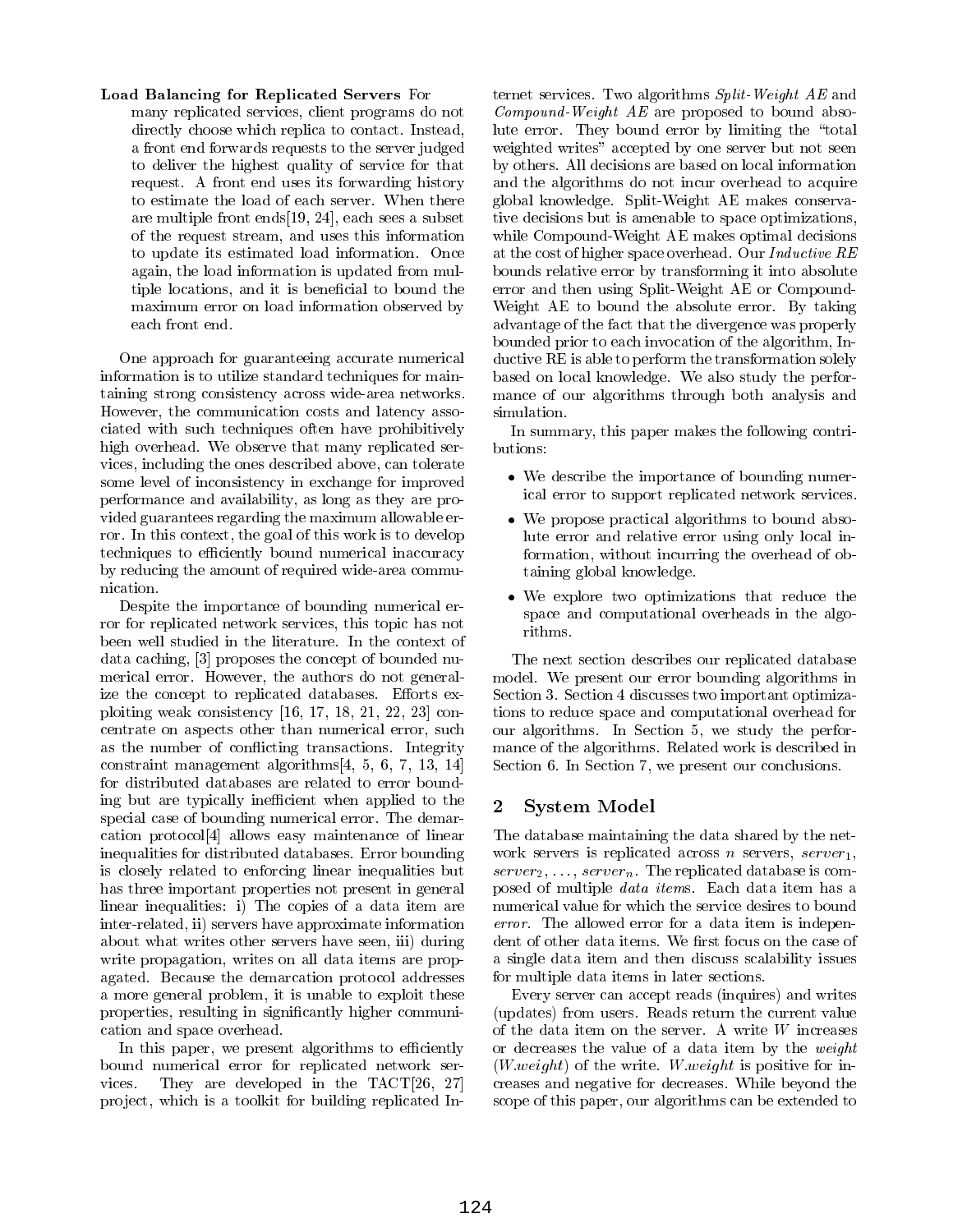transactions that consist of multiple read/write operations in a straightforward manner.

The server that accepts a write  $W$  from a client is the originating server of the write, and is denoted by W server. A server updates other servers by propagating writes. The database image itself is never com municated to other servers. Upon accepting a write, a server does not have to update other servers immediately and divergence among replicas is allowed. Writes with the same originating server are always propagated according to the order they are accepted by that server. Write propagation can be done in the form of gossip messages[18], anti-entropy sessions[10, 20], broadcast or even unicast. To reduce communication overhead, some write propagation methods allow multiple writes to be merged into one write during propagation. Our algorithms are orthogonal to the write propagation method used by the database, although the freshness of views (defined later in this section) may be affected.

A server may propagate writes to other servers at any time, and such write propagation is called *volun*tary write propagation or background write propagation. The error bounding algorithms may require a server to propagate writes, which is called compulsory write propagation. Compulsory write propagation is necessary for the correctness of the algorithms, while voluntary write propagation only affects performance.

Each server maintains a write log, which is an ordered list of the writes the server accepts from clients or sees from other servers. Write log recycling can be done using various techniques  $[10, 18, 20]$ . We define the functions  $twn(i, j)$  and  $twp(i, j)$  as:

 $twn(i,j) = \sum \{W.weight \mid W.weight < 0 \,\, and \,\, W.server$  $= server_j$  and  $W \in write log of server_i$  3  $twp(i,j) = \sum \{W.weight \mid W.weight > 0 \,\, and \, W.server$  $= server_j$  and  $W \in write log of server_i$   $\qquad \qquad$ 

Intuitively,  $twn(i, j)$  is the total negative weight of the writes  $server_i$  sees originated from  $server_j$ , while  $twp(i, j)$  is the total positive weight. Distinguishing negative weight and positive weight is necessary because we allow weight on different data items to be totaled in our optimizations. Thus, negative weight on one data item should not offset the positive weight on another data item (see Sections 4.1 and 4.2).

We use  $V_i$  to denote the value of the data item on  $server_i$ , and  $V_{init}$  to denote its initial (consistent) value. We use  $V_{final}$  to denote the value of the data item if all writes accepted by the system by time  $t$  has been applied. Note that as new writes are injected into the system,  $V_{final}$  evolves. The following equalities hold for  $V_i$ ,  $V_{init}$  and  $V_{final}$ :

$$
V_i \quad = \quad V_{init} + \sum_{k=1}^n (twn(i,k) + twp(i,k))
$$

$$
V_{final} = V_{init} + \sum_{k=1}^{n} (twn(k, k) + twp(k, k))
$$

For server<sub>i</sub>, a data item's *absolute error*(AE) is bounded within  $[\alpha_i, \beta_i]$   $(\alpha_i \leq 0 \text{ and } \beta_i \geq 0)$  if and only if at all times, the following inequality holds:

$$
\alpha_i \le V_{final} - V_i \le \beta_i \tag{1}
$$

Similarly, we say the relative error(RE) is bounded within  $[\gamma_i, \delta_i]$   $(\gamma_i \leq 0 \text{ and } 0 \leq \delta_i \leq 1)$  if and only if:

$$
\gamma_i \le 1 - \frac{V_i}{V_{final}} \le \delta_i \tag{2}
$$

For relative error, we assume  $V_i > 0, 1 \leq i \leq n$ .

Each server in the system has approximate knowledge of what writes other servers have seen. We say that each server has its *view* of  $twn(i, j)$  and  $twp(i, j)$ , for  $1 \le i \le n, 1 \le j \le n$ . The views are either updated during write propagation or updated with explicit view update messages. The actual view update fashion and view freshness depend on the write propagation method. For example, if we use unicast, then during each write propagation, the two parties can inform each other of the writes they see. For anti-entropy sessions, more efficient view update mechanism can be used and details can be found in [10]. The correctness of our algorithms does not depend on the freshness of the views, but performance is affected. We denote server<sub>k</sub>'s view of  $twn(i, j)$  and  $twp(i, j)$  as  $twn_k(i, j)$ and  $twp_k(i, j)$ . Intuitively,  $twn_k(i, j)$  is the total negative weight of the writes that  $server_k$  believes that  $server_i$  sees from  $server_j$ . During a view advance, server<sub>k</sub> updates  $twn_k(i, j)$  and  $twp_k(i, j)$ . Views are *conservative* in that  $server_k$  will never assume that  $server_i$  sees a write that  $server_i$  actually does not see.

# 3 Bounding Numerical Error Using Local Information

This section describes two different algorithms for bounding AE and one algorithm for bounding RE. The idea of the AE bounding algorithms is to bound the total weight of writes accepted by one server but not seen by other servers. The first algorithm, Split-Weight  $AE$ , bounds positive weight and negative weight separately. The second algorithm, Compound-Weight AE, keeps track of the possible range of values on other servers and allows negative weight and positive weight to offset. The basic idea of our relative error bounding algorithm, Inductive RE, is to transform the relative error into absolute error. The decisions made in the algorithms are all based only on local information, without incurring the overhead of obtaining global knowledge. All three algorithms require cooperation of other servers in the system to enforce local bounds. For each algorithm, we discuss how  $server_j$  acts to bound the error for a single data item on  $server_i$ . Due to space limitations, correctness proofs for the three algorithms are omitted, but can be found in [28].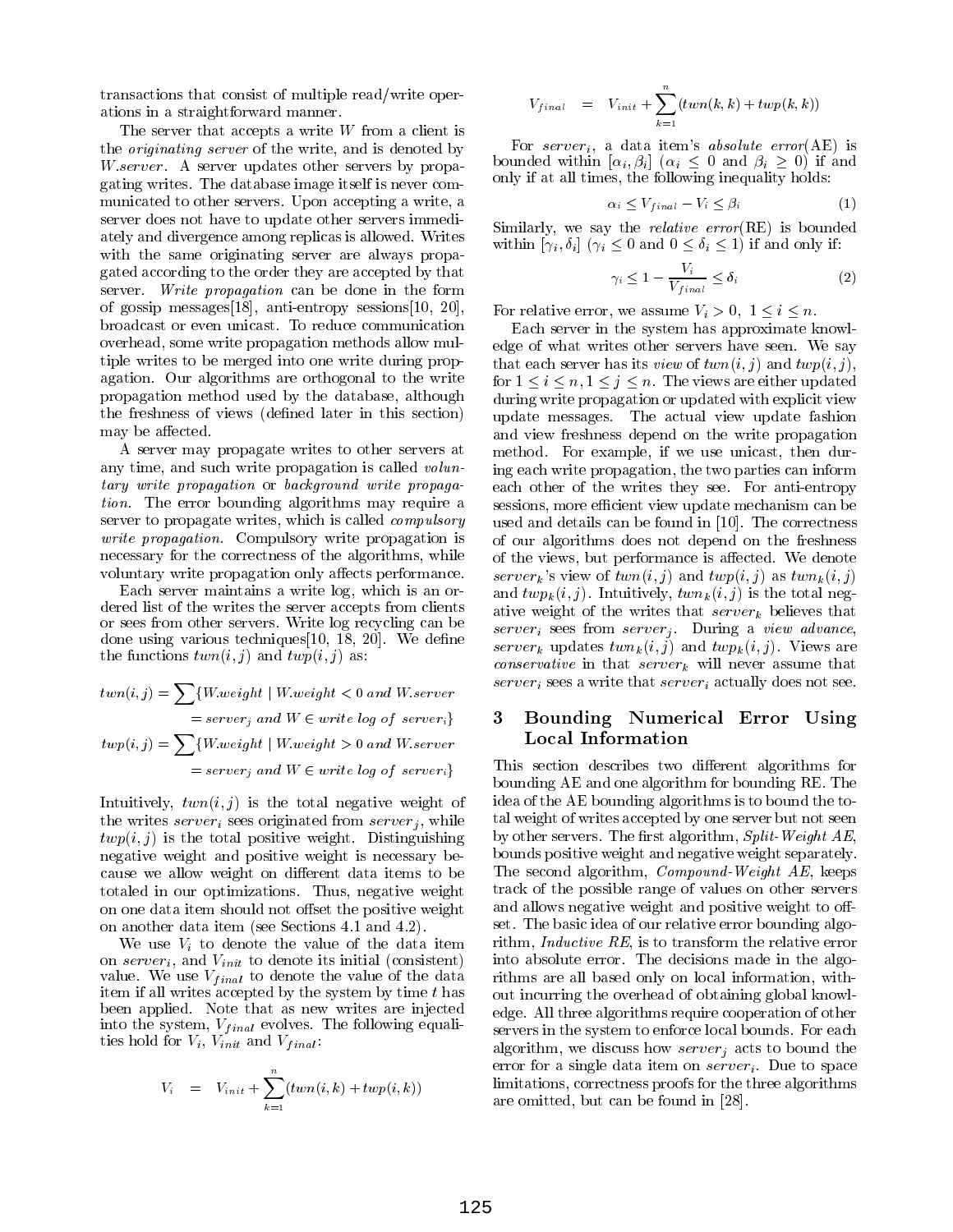## 3.1 Split-Weight AE

In this algorithm, each server<sub>i</sub> maintains two local variables x and y for each server<sub>i</sub>,  $i \neq j$ . They are used to record the total negative and positive weight of the writes accepted by  $server_i$  but not seen by  $server_i$ . server<sub>i</sub> uses its view to compute x and y. However, since the view is conservative,  $x$  and  $y$  are also conservative.

Both variables  $x$  and  $y$  are initially set to zero and are updated in the following fashion:

- 1. When  $server_i$  accepts a new write  $W$ , if with the contract of the contract of the contract of the contract of the contract of the contract of the contract of the contract of the contract of the contract of the contract of the contract of the contract of the contr y + W:weight.
- 2. When  $server_i$  advances its view, if  $twn_i(i, j)$  and  $twp_j(i, j)$  are updated to  $twn'_j(i, j)$  and  $twp'_j(i, j)$ respectively, then  $x = x - (twn'_i(i, j) - twn_j(i, j))$ and  $y = y - (twp'_i(i, j) - twp_i(i, j))$ . This subtracts weight of the newly propagated writes from x and y.

When server<sub>i</sub> receives a write W from a client, it checks the conditions:

$$
x + W. weight \ge \alpha_i/(n-1), \text{ if } W. weight < 0 \tag{3}
$$

$$
y + W. weight \leq \beta_i / (n - 1), \text{ if } W. weight > 0 \tag{4}
$$

If the conditions do not hold,  $server_i$  must advance its view for  $server_i$  (potentially propagating writes to  $server_i)$  before the new write may return.

Split-Weight AE is pessimistic, in the sense that server<sub>i</sub> may propagate writes to server<sub>i</sub> that are unnecessary for bounding the error. For example, the algorithm does not consider the case where negative weight and positive weight may offset each other. In our simulation study, we will quantify how pessimistic Split-Weight AE is under different workloads. However, this simple design enables several optimizations not applicable to Compound-Weight AE (see Section 3.2). For example, in order to optimize the space overhead, several data items may share the same  $x$  and  $y$ variables (see section 4.1).

#### 3.2 Compound-Weight AE

In Compound-Weight AE, each  $server_j$  maintains three local variables  $z$ ,  $min$  and  $max$  for each server<sub>i</sub>,  $i \neq j$ . Intuitively, z is the total weight of the writes accepted by  $server_j$  but not seen by  $server_i$  in  $server<sub>i</sub>$ 's view. However, since a view can be stale, server<sub>i</sub> may actually see more writes than server<sub>i</sub> is aware of. So we use  $min/max$  to record the minimum/maximum possible total weight of those writes that server<sub>i</sub> may see but are not in server<sub>i</sub>'s view  $twn<sub>i</sub>(i, j)$  or  $twp<sub>i</sub>(i, j)$ .

All variables z, min and max are initially set to zero and are updated in the following fashion:

1. When server<sub>i</sub> accepts a new write  $W, z = z +$ W.weight. If  $z < min$ , then  $min = z$ . If  $z >$ 

|  |  |  | (server <sub>1</sub> : -2) $ $ (server <sub>1</sub> : 5) $ $ (server <sub>1</sub> : 1) $ $ (server <sub>1</sub> : -7) $ $ |
|--|--|--|---------------------------------------------------------------------------------------------------------------------------|
|--|--|--|---------------------------------------------------------------------------------------------------------------------------|

 $z = -3$ ; min =  $-3$ ; max = 4 Before view advance — The view covers no writes:

| (server <sub>1</sub> : -2) $ $ (server <sub>1</sub> : 5) $ $ (server <sub>1</sub> : 1) $ $ (server <sub>1</sub> : -7) $ $ |
|---------------------------------------------------------------------------------------------------------------------------|
|---------------------------------------------------------------------------------------------------------------------------|

 $z = -6$ ; min =  $-6$ ; max = 1 After view advance −− The view includes the first two writes:

Figure 1: View Advance in Compound-Weight AE

*max*, then  $max = z$ . Note that since we assume writes from the same originating server are always propagated and applied according to the accept order, min and max are properly maintained in this way.

2. When  $server_i$  advances its view for  $server_i$ ,  $server_j$  first resets all three variables. Next for each write W in  $server_i$ 's write log, if  $W \text{.} server =$  $server_j$  and in  $server_j$ 's new view,  $server_i$  has not seen  $W$ , then  $z$ ,  $min$  and  $max$  are updated as if W were newly accepted. In this way,  $z$ ,  $min$  and ning the write log whenever  $server_i$  advances its view appears redundant, but is actually necessary for correctness.

Figure 1 illustrates how the three variables on  $server_1$  are updated during a view advance. Each write is denoted by the pair  $(W\,server: \, W\,weight)$ . For simplicity, only writes with  $W\text{.}server = server_1$ are depicted in the figure. Before the view advance,  $server_1$  is not aware of any writes seen by another server, say  $server_2$ . After the view advance,  $server_1$ knows that  $server_2$  has seen writes (server<sub>1</sub>: -2) and (server<sub>1</sub>: 5). Besides how to update z, min, and max, Figure 1 also explains why rescanning the write log is necessary. Suppose we want to ensure condition  $\cdots$  , we say that we have interested in the second second interest (5) and  $\cdots$ (6)). Before the view advance,  $min$  is  $-3$ . If we continue to use this *min* after the view advance, the algorithm may make incorrect decisions, since min should actually be  $-6$ , which makes the condition tighter.

When  $server_j$  receives a write W from a client, it checks the following conditions:

$$
z + W \text{.} weight - \max \ge \alpha_i / (n - 1) \tag{5}
$$

$$
z + W. weight - min \leq \beta_i / (n - 1) \tag{6}
$$

If the conditions do not hold,  $server_j$  must advance its view for  $server_i$  (potentially propagating writes to  $server_i$ ) before the new write may return. According to these two conditions, it is possible that  $server_i$  may need to propagate writes to  $server_i$  when its view for server<sub>i</sub> advances. To avoid this, server<sub>i</sub> can be lazy in advancing its view for  $server_i$ . That is, the need for view advance is not checked until the above two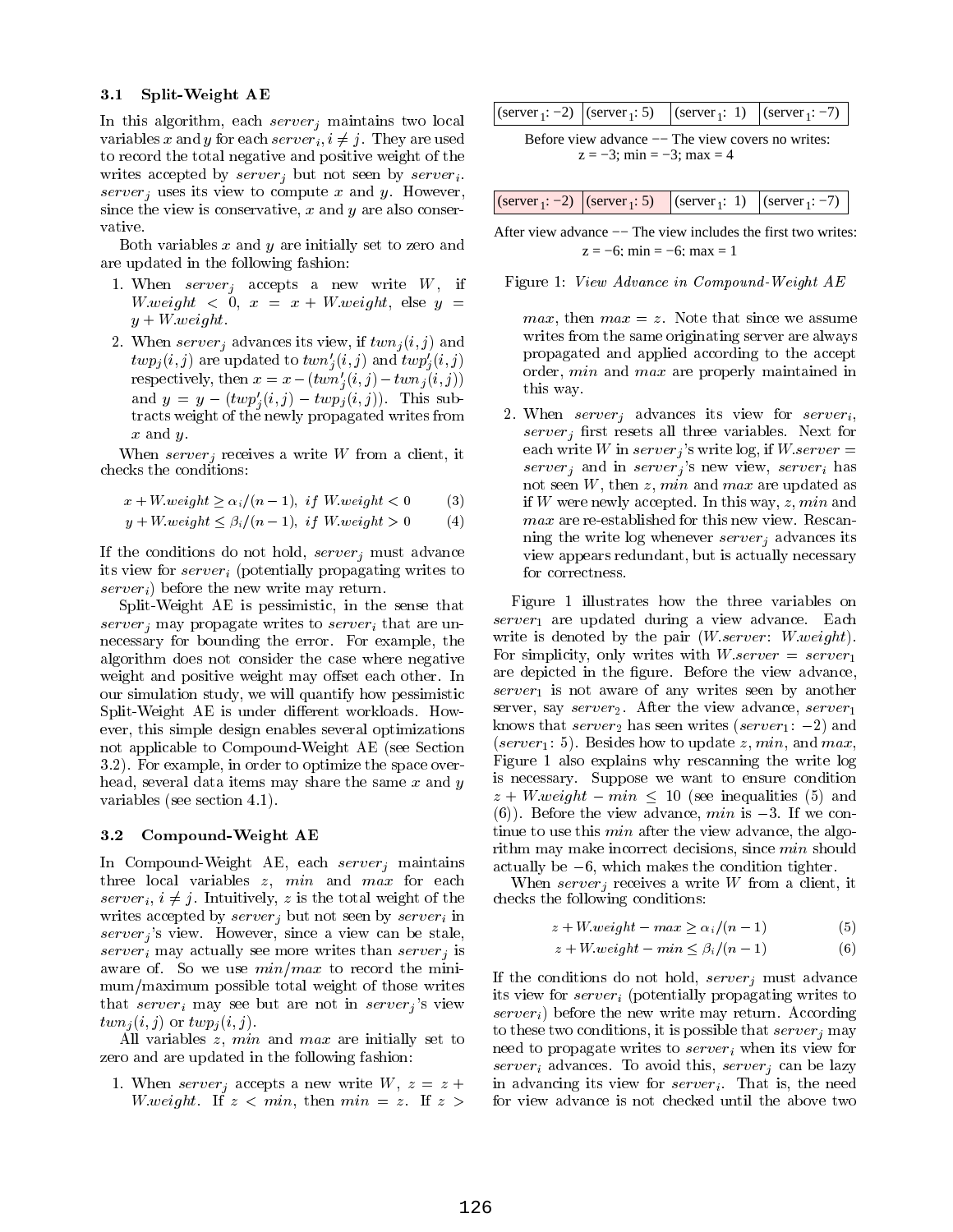conditions are violated. At that time,  $server_i$  can deal with view advance and potentially propagate writes to server<sub>i</sub>.

As opposed to Split-Weight AE, Compound-Weight AE is optimal given only local information. In other words.

$$
\alpha_i/(n-1) \le
$$
  
\n
$$
(twn(j, j) + twp(j, j)) - (twn(i, j) + twp(i, j))
$$
  
\n
$$
\leq \beta_i/(n-1)
$$

holds if and only if conditions (5) and (6) hold. Please see [28] for the proof.

#### 3.3 Inductive RE

Inductive RE transforms relative error to absolute error using only local information. Recall from definition (2) that relative error is bounded within  $[\gamma_i, \delta_i]$  if an only if:

$$
\gamma_i \leq 1 - \frac{V_i}{V_{final}} \leq \delta_i
$$

This definition requires that  $V_{final}$  be a parameter of the transformation. However, knowing  $V_{final}$  accurately itself requires strong consistency. Since our goal is to avoid the overhead of strong consistency, the system must be able to bound relative error without knowing  $V_{final}$ .

One naive way to overcome this is to transform definition (2) to:

$$
\gamma_i/(1-\gamma_i) \times V_i \le V_{final} - V_i \le \delta_i/(1-\delta_i) \times V_i
$$

By setting:

$$
\alpha_i = \gamma_i/(1-\gamma_i) \times V_i
$$
  
\n
$$
\beta_i = \delta_i/(1-\delta_i) \times V_i
$$

we can apply either of the previous AE algorithms to enforce the inequality. However, since  $V_i$  changes over time, server<sub>i</sub> must constantly update  $\alpha_i$  and  $\beta_i$  and inform other servers in the system of this change. This requires that a consensus algorithm be run among all servers whenever  $V_i$  decreases. As a result, the performance could degrade significantly.

Inductive RE is based on the observation that for any  $j, V_j$  was properly bounded before the invocation  $\sim$  the algorithm and is an approximation of  $V_{\text{Hillul}}$  . So serverj may use Vj as an approximate norm to bound if and in the definition of  $\mathbf{C}$  . The definition of  $\mathbf{C}$ the following two inequalities:

$$
V_{final} - V_i \geq \gamma_i \times V_{final} \tag{7}
$$

$$
V_{final} - V_i \leq \delta_i \times V_{final} \tag{8}
$$

On the other hand, on server<sub>j</sub>, we know that  $\gamma_j \leq 1$  $V_j/V_{final}$ , so  $V_{final} \ge V_j/(1 - \gamma_j)$ . Figure 2 illustrates the relationship between  $V_i$  and  $V_{final}$ .

Thus the following two inequalities are sufficient conditions for inequality (7) and (8):

$$
V_{final} - V_i \geq \gamma_i \times V_j/(1 - \gamma_j)
$$
  
\n
$$
V_{final} - V_i \leq \delta_i \times V_j/(1 - \gamma_j)
$$



Figure 2: How to Use  $V_i$  as an Approximate Norm to Bound RE

The right-hand side expressions can be evaluated using only local information. So in order to bound relative error for server<sub>i</sub>, server<sub>j</sub> only needs to apply Split-Weight AE or Compound-Weight AE and use:

$$
\alpha_i = \gamma_i \times V_j/(1-\gamma_j)
$$
  
\n
$$
\beta_i = \delta_i \times V_j/(1-\gamma_j)
$$

Note that since the computed  $\alpha_i$  and  $\beta_i$  change with  $V_i$ , whenever  $V_i$  changes, the limits should be recomputed and re-checked. However, no consensus algorithms are necessary because  $V_i$  is known locally.

## 4 Optimizing for Scalability

With the algorithms described in the last section, numerical error can be efficiently bounded for small scale replicated network services. However, since we are interested in extensive replication, in this section we discuss two optimizations that reduce the space and computational overheads in the algorithms.

## 4.1 Reducing Space Overhead

We have discussed how to bound AE and RE for a single data item. The algorithms incur a per data item space overhead of  $O(n)$ , where *n* is the number of servers. If we simply use multiple instances of the algorithms, the size of the data structure maintained by the algorithms can be  $n$  times the size of the database itself in the worst case. If a database maintains tens of thousands of data items, this high space overhead can be prohibitive.

To reduce space overhead, we assume that for all data items, server<sub>i</sub> has the same  $\alpha_i$  and  $\beta_i$  (or  $\gamma_i$ and  $\delta_i$ ), otherwise the space needed simply for storing  $\alpha_i$  and  $\beta_i$  will grow linearly with the number of data items. The application may still use several different  $\alpha_i$ s( $\beta_i$ s) for different data items by using multiple instances of our algorithm. We reduce space overhead by exploiting the fact that during write propagation, writes to all data items on a server are propagated to another server. So we only need to maintain information for those data items accessed between two write propagations. We also take advantage of the locality among the writes accepted by a server. For "hot" data items, we maintain accurate information needed by the algorithms. For data items seldom accessed, we allow them to share the same data structure and maintain conservative information.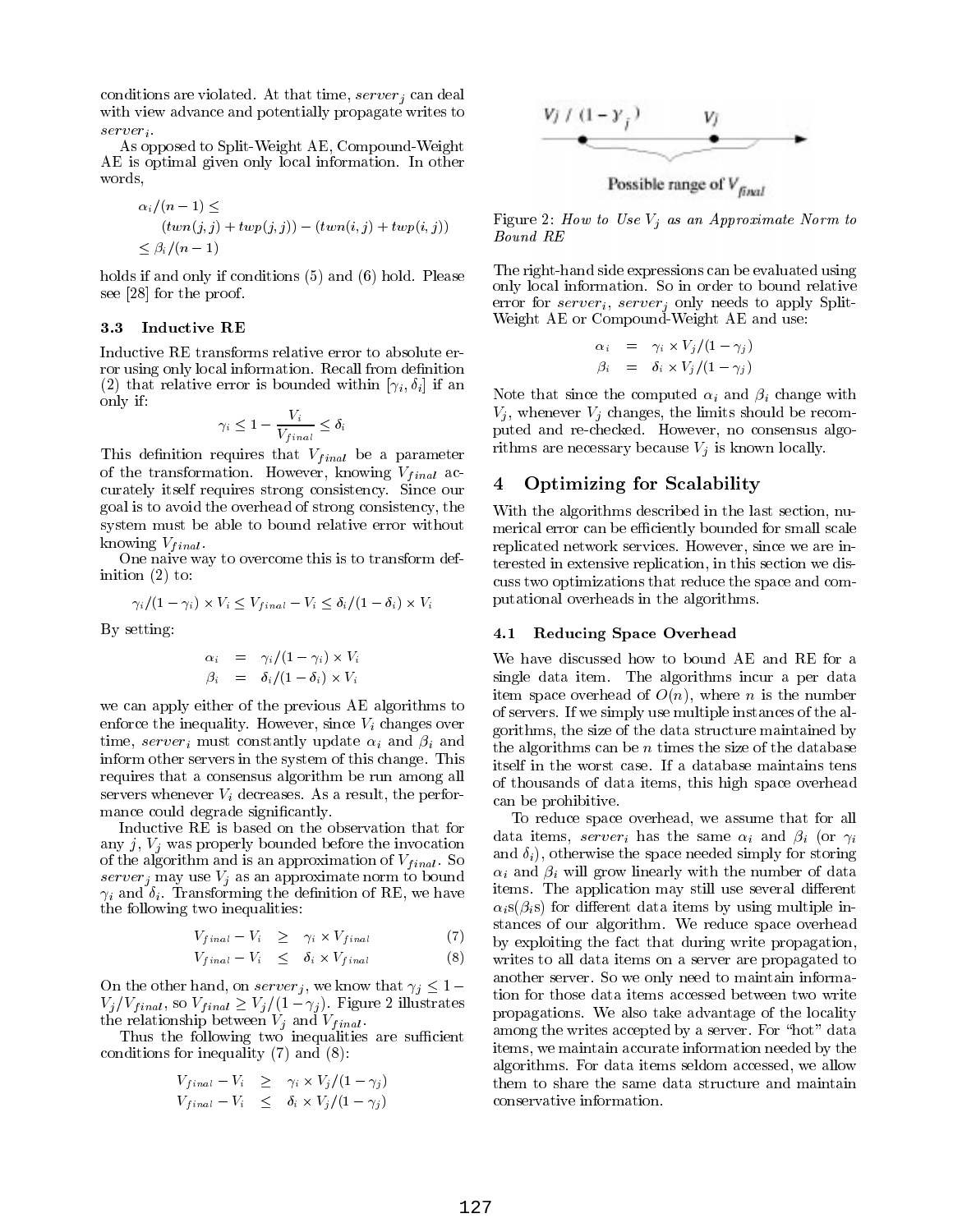We use a hashtable to store the variables needed by our algorithms. Each server maintains one hashtable for every other server in the system. The hashtables are used to maintain the information on "hot" data items. Whenever  $server_j$  receives a write on data item  $D$ , it uses  $D$  as a key to create or update variables in the hashtables. The total space used by a hashtable is bounded. In the case where a hashtable becomes full, a shared entry is created for all other data items without a hashtable entry. On each write propagation, the hashtable and the shared entry corresponding to the receiving server are cleared and the space is freed.

Care must be taken when maintaining the shared entry. For Split-Weight AE, the shared entry simply consists of two variables x and y, which are updated in the same way as normal hashtable entries. For Compound-Weight AE, it is difficult to maintain a shared entry for multiple data items, so we use Split-Weight AE for the shared entry and Compound-Weight AE for hashtable entries. In Inductive RE, the shared entry must also record the smallest  $V_i$  of the data items using that entry, so that the computed  $\alpha_i$ and  $\beta_i$  values are tight. Using a shared entry may result in conservative behavior, since weight accumulated on multiple items is coalesced to a single item. However, a server can improve performance at the cost of larger hashtables and higher space overhead.

#### 4.2 Reducing Computational Overhead

While less of a concern than memory overhead, in this section we describe techniques for reducing our algorithms' computational overhead. In our algorithms, a server needs to update one hashtable for every other server in the system when accepting a write. These updates are on the critical path for accepting writes. Thus, if there are a large number of servers, the overhead of updating  $n$  hashtables on each write can be high. In this section, we discuss how to reduce this computational overhead.

The first possible optimization is to combine the hashtables for multiple servers. We can group together servers with similar bounds, and enforce the tightest bounds for a group of servers. The servers in the group can then share a single hashtable. A server can trade space for performance by using smaller groups. Note that this optimization also reduces space overhead.

Another optimization is to use a cache, so that in most cases, we only need to update the cache rather than  $n$  hashtables. We only discuss how to use a cache for bounding error with Split-Weight AE, because the data structures in Compound-Weight AE make it dif ficult to utilize a cache.

Table 1 describes the information maintained by each cache entry. To create a cache entry for data item D, suppose  $x_i$  and  $y_i$  are the values in server<sub>i</sub>'s hashtable entry for  $D$ , we scan all hashtables, and set:

| item             | database item                           |
|------------------|-----------------------------------------|
| $\boldsymbol{x}$ | total negative weight of newly accepted |
|                  | writes since entry creation             |
| $\boldsymbol{y}$ | total positive weight of newly accepted |
|                  | writes since entry creation             |
| limit x          | the limit for $x$                       |
| limity           | the limit for $y$                       |
| serverx          | the server whose limit we use for this  |
|                  | entry's $limit x$                       |
| servery          | the server whose limit we use for this  |
|                  | entry's limity                          |

Table 1: Information Maintained by a Cache Entry for Reducing Computational Overhead in Split-Weight  $AE$ 

 $\lim{itx = max\{\alpha_i/(n-1) - x_i \mid 1 \le i \le n \ i \ne j\}}$  $\lim ity = \min\{\beta_i/(n-1) - y_i \mid 1 \leq i \leq n \ i \neq j\}$ 

The variables  $x$  and  $y$  in the cache entry are set to zero. On each cache hit, we check  $x + W$  weight  $>$  limits (if W.weight  $\langle 0 \rangle$  or  $y + W$ .weight  $\langle$  limity (if with a condition of the condition of the condition of the condition of the condition of the condition of the condition of the condition of the condition of the condition of the condition of the condition of the condition o we only need to update  $x$  or  $y$  in the cache entry, rather than updating all hashtables. If the condition does not hold, we writeback the cache entry to the hashtables, and potentially perform compulsory write propagation. After that, a new cache entry can be established for the data item with new limitx and limity values. The cache must be ushed whenever server<sub>i</sub>,  $1 \leq i \leq n$  changes  $\alpha_i$  or  $\beta_i$ . We consider this an infrequent operation, so the performance penalty will not be excessive.

A further optimization isto use a linked list for each cache entry. The first node in the list has the tightest  $limitx$  and  $limity$ , the second node has the second tightest values and so on. When  $x$  or  $y$  reaches limitx orlimity, we remove the rst node and update the hashtable corresponding to *serverx* and *servery*. In this way, we can avoid scanning all hashtables to find the next tightest limits. However, after updating the hashtables for serverx and servery, we still need to go through the linked list to see whether serverx or servery now has tighter limits than nodes in the list.

A cache "snapshot" must be made on write propagation. This snapshot is used in the future to create a "diff" when a cache entry is written back. The  $x$  and  $\eta$  in the snapshot are subtracted from the case in the case entry  $\eta$ being written back, before the cache entry is added to the hashtable entry.

Applying the cache idea to bounding relative error is subtle. Since the computed  $\alpha_i$  and  $\bar{\beta}_i$  changes with  $V_j$ , in order to choose safe *limits* and *limity* for all servers, we must decouple the limits from  $V_j$ . Recall the conditions we want to enforce are:

$$
x_i \geq \gamma_i/(1-\gamma_j) \times V_j = s_i \times V_j \tag{9}
$$

$$
y_i \leq \delta_i/(1-\gamma_j) \times V_j = t_i \times V_j \tag{10}
$$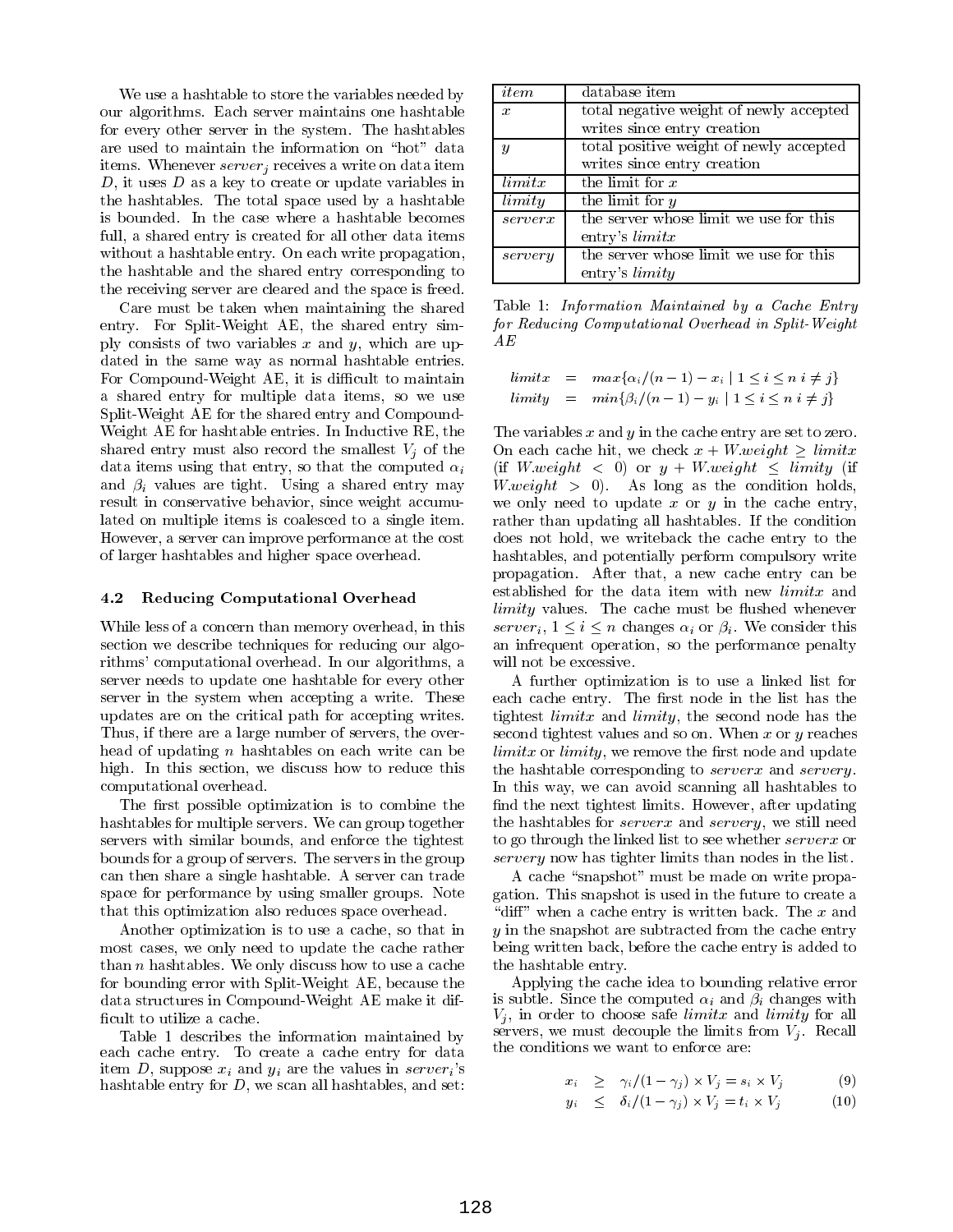| Notation         | $\overline{\text{Mean}}$                                                    | Case 1            | Case 2          |
|------------------|-----------------------------------------------------------------------------|-------------------|-----------------|
| $\boldsymbol{n}$ | number of servers                                                           | 10                | 20              |
| $t_{apply}$      | CPU time to apply a write to database                                       | 3 <sub>ms</sub>   | 3 <sub>ms</sub> |
| $t_{check}$      | time to check limits and update $n$ hashtables in error bounding algorithms | 2ms               | 4ms             |
| $t_{delay}$      | round-trip message delay in write propagation                               | 200ms             | 500ms           |
| $t_{setup}$      | CPU time on one replica for TCP connection setup                            | 10ms              | 10ms            |
| $t_{send}$       | CPU time to send one write                                                  | lms               | $1 \,\rm ms$    |
| $t_{recv}$       | CPU time to receive one write                                               | lms               | 1 ms            |
| $E(L_i)$         | expectation of $L_i$                                                        | N/A               | N/A             |
| $E(Q_i)$         | expectation of $Q_i$                                                        | 100 <sub>ms</sub> | 100ms           |

Table 2: Symbols and Default Values Used in Performance Analysis

Let the value of  $x_i$ ,  $y_i$  and  $v_j$  be  $x_i$ ,  $y_i$  and  $v_j$ , respec<sup>j</sup> tively, at the time when the cache entry is established. we have  $v_j = (v_j - x_i - y_i) + x_i + y_i$ ,  $1 \leq i \leq n$  and increases  $\ldots$  j. By using this equation to substitute  $\ldots$  in (9) i. and (10), we have:

$$
x_i \geq s_i \times ((V_j^c - x_i^c - y_i^c) + x_i + y_i)
$$
  
\n
$$
y_i \leq t_i \times ((V_j^c - x_i^c - y_i^c) + x_i + y_i)
$$

Next, by solving these two inequalities and choosing a rectangular solution area, we have sufficient conditions for  $(9)$  and  $(10)$  as:

$$
x_i \geq s_i/(1-s_i) \times (V_j^c - x_i^c - y_i^c)
$$
  
\n
$$
y_i \leq t_i/((1-t_i)(1-s_i)) \times (V_j^c - x_i^c - y_i^c)
$$

Using these two conditions, we can now set:

$$
limit x = max\{s_i/(1 - s_i) \times (V_j^c - x_i^c - y_i^c) - x_i^c \mid
$$
  
\n
$$
1 \le i \le n \text{ and } i \ne j\}
$$
  
\n
$$
limit y = min\{t_i/((1 - t_i)(1 - s_i)) \times (V_j^c - x_i^c - y_i^c) \mid
$$
  
\n
$$
-y_i^c | 1 \le i \le n \text{ and } i \ne j\}
$$

 $V_i$  only changes when server, accepts writes from  $\sim$ other servers. In that case, the cache should be flushed.

# 5 Performance Study

In this section, we first build an analytical model to study the performance of the numerical error bounding algorithms. Next through simulation, we gain further understanding on the applicability of the model. We have also implemented a TACT prototype using the algorithms and studied the performance of three applications (Airline Reservation, Bulletin Board and Load Distribution) running across the wide-area net work on top of the prototype. Detailed performance results for these applications are available in [27].

## 5.1 Performance Analysis

We compare our approach to a conventional one-phase protocol in terms of throughput and latency. The onephase protocol is a variant of a read one, write all quorum system. It achieves strong consistency for most of our target applications by propagating a new write to

all other servers before the write may return. For other applications, writes are more complicated than simply increasing or decreasing a numerical value, for example, a write may check the value and decide whether to continue updating or not. In that case, a stronger twophase update protocol is needed to achieve strong consistency. However, comparing our algorithms against the better performing one-phase protocol understates the potential performance benefits of our algorithms.

Our algorithms and the one-phase protocol treat reads in the same way, so we are mainly interested in the performance for writes and we only consider write workloads. We assume the database consists of a single data item. To simplify discussion, all servers are assumed to have the same error bounds, i.e.  $\alpha_i$  and  $\beta_i$ . We also assume that the workload is evenly distributed among the <sup>n</sup> servers. We do not consider background write propagation or indirect view advance, both of which will improve the performance of our algorithms.

We first describe the terms and notations used in our analysis, as summarized in Table 2. We consider two sets of parameters. Case 1 corresponds to a replicated network service distributed across the United States, while Case 2 models an international replicated network service. An epoch on server<sub>i</sub> for server<sub>i</sub> is the period on  $server_i$  between two write propagations to server<sub>j</sub>. We define the length of an epoch as the number of writes accepted by a server directly from clients during that epoch.

The performance of the algorithms is dependent on the characteristics of the workload, such as the weight of each write and the inter-arrival time between writes. To make our analysis generally applicable, we abstract the workload characteristics with two high-level random variables  $L_i$  and  $Q_i$ , where  $L_i$  is the length of an epoch on  $server_i$  and  $Q_i$  is the queuing delay for a write accepted by  $server_i$  before the write gets processed by  $server_i$ . Our goal is to cover the workload spectrum by choosing different distributions for  $L_i$  and  $Q_i$ . To gain understanding of what  $E(L_i)$  and  $E(Q_i)$ we can expect in real world cases, we perform simulations for several workloads (see Section 5.2).

We now present the analytical throughput of our algorithms. A detailed analysis is available in [28]. If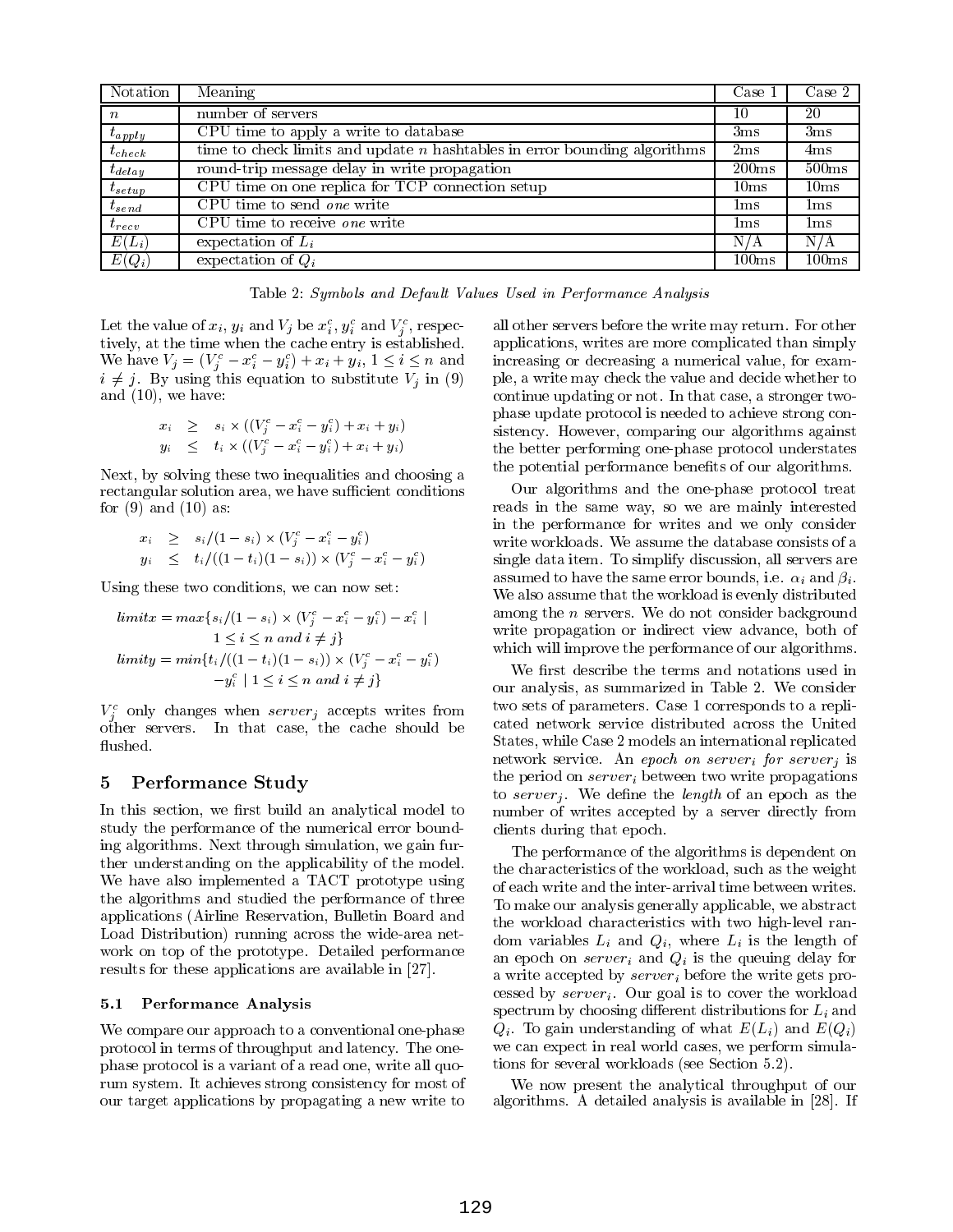

Figure 3: Throughput of Error Bounding Algorithms vs. Strong Consistency Protocol

writes cannot be merged, we have:

$$
Throughout = n/(t_{check} + nt_{apply} + 2(n-1)t_{setup}/E(L_i)
$$
  
 
$$
+(n-1)t_{send} + (n-1)t_{recv})
$$

As mentioned in Section 2, in many cases, it is possible to merge multiple writes into one write in order to save communication overhead. If writes can be merged and in the extreme case where all writes accepted by a server during an epoch can be merged together:

$$
Throughout = n \times E(L_i)/(E(L_i)(t_{check} + t_{apply}) +
$$
  
2(n-1)t<sub>setup</sub> + (n-1)(t<sub>send</sub> + t<sub>recv</sub> + t<sub>apply</sub>)) th

The throughput of the conventional one-phase protocol is:

$$
Throughput = n/(nt_{apply} + 2(n-1)t_{setup} + (n-1)t_{setup})
$$

Figure 3 shows the throughput of our algorithms versus the one-phase protocol as a function of  $E(L_i)$ . The key "No WM" stands for error bounding algorithms without write merging, "WM" stands for error bounding algorithms with write merging, and " $SC"$ stands for the strong consistency achieved by the onephase protocol. We plot the graphs for  $E(L_i) \in$ [1,5]. By definition,  $E(L_i)$  is greater than 1. Since our algorithms perform better as  $E(L_i)$  increases, the graphs are conservative by not considering larger  $E(L_i)$ , which we expect to be common for many applications. As expected, the error bounding algorithms have considerably higher throughput than a strong



Figure 4: Latency of Error Bounding Algorithms vs. Strong Consistency Protocol

consistency protocol by reducing wide-area communication. As  $E(L_i)$  increases, the throughput of the error bounding algorithms also increases, and in the write merging case, the increase is almost linear. The performance improvement, however, does not come without cost. Larger  $E(L_i)$  can sometimes only be gained by tolerating larger numerical error (see Section 5.2). Thus, the gains available to a network service depends upon the magnitude of the numerical error it is willing to tolerate.

Having compared the throughput, we now discuss the latency of the system. For numerical error bounding algorithms, the latency with no write merging is:

$$
Latency = E(Q_i) + t_{check} + t_{apply} + (n-1)t_{send} + (n-1)t_{send} + (n-1)t_{setup} + t_{delay}/E(L_i)
$$

Again, if we consider the possibility of writes merging and in the extreme case where all writes can be merged, the latency will be:

$$
Latency = E(Q_i) + t_{check} + t_{apply} + ((n-1)t_{setup} + (n-1)t_{setup})
$$

$$
(n-1)t_{send} + t_{delay})/E(L_i)
$$

The average latency in the one-phase protocol is:

$$
Latency = E(Q_i) + (n-1)t_{setup} + (n-1)t_{send} + t_{delay} + t_{apply}
$$

Figure 4 shows the latency of the error bounding algorithms versus the one-phase protocol as a function of  $E(L_i)$ . The keys have the same meaning as in Figure 3. We can see that the error bounding algorithms have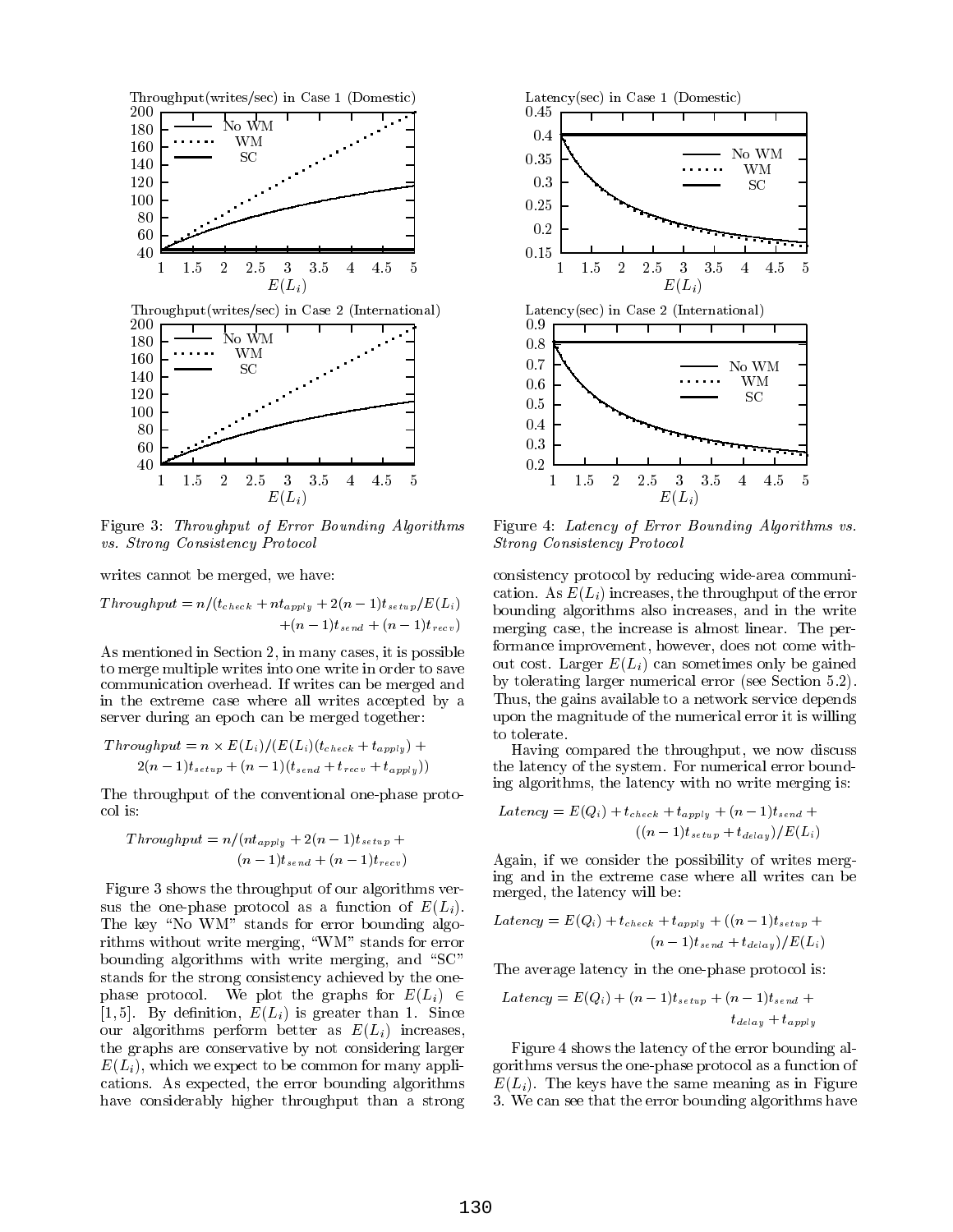

Figure 5: Split-Weight AE vs. Compound-Weight AE  $(Weight \sim U(-1, 3))$ 



Figure 6: Split-Weight AE vs. Compound-Weight AE  $(Weight \sim U(-2, 2))$ 

smaller latency than the strong consistency protocol. Furthermore, the latency in our algorithms decreases rapidly as  $E(L_i)$  increases. However, as with throughput, the performance improvement can come at the cost of data accuracy.

## 5.2 Simulation Results

In this section, we use simulation to determine a range of typical values for  $E(L_i)$  based on the distribution of the weight of individual writes. Although numerous factors affect  $E(Q_i)$ , it is determined by  $E(L_i)$ to a large extent. Thus we believe studying  $E(L_i)$ can give us insight into  $E(Q_i)$  as well. The simulation results on  $E(L_i)$  also quantify the performance difference between Split-Weight AE and Compound-Weight AE. As mentioned earlier, the latter is optimal while the former is better suited for space and computational optimizations. The resulting different  $E(L_i)$ and  $E(Q_i)$  values for the two algorithms directly affect system performance.

 $E(L_i)$  is uniquely determined by the distribution of  $\bf{6}$ the weight of writes. We consider two different distributions for the weight: uniform distribution and normal distribution. The weight in the first workload is uniformly distributed within  $[-1, 3]$ , while those in the second are uniformly distributed within  $[-2, 2]$ . We denote the distributions by  $U(-1, 3)$  and  $U(-2, 2)$ , re-



Figure 7: Split-Weight AE vs. Compound-Weight AE  $(Weight \sim N(1, 2))$ 



Figure 8: Split-Weight AE vs. Compound-Weight AE  $(Weight \sim N(0, 2))$ 

spectively. For normal distribution, we consider weight conforming to  $N(1,2)$  and  $N(0,2)$ . Each workload consists of one million writes and we measure the av erage epoch length as a function of  $\beta_i/(n-1)$ . The bound  $\alpha_i$  is set to  $-\beta_i$  in our experiments. Figures 5, 6, 7 and 8 summarize the simulation results.

The figures show that in most cases,  $E(L_i)$  increases roughly linearly with  $\beta_i/(n - 1)$ . For Compound-Weight AE in Figures 6 and 8,  $E(L_i)$  increases faster than linearly. As we expect,  $E(L_i)$  in Compound-Weight AE is always bigger than that in Split-Weight AE. The conservativeness of Split-Weight AE is quantified here by the difference between the two curves in each figure. The difference is not so obvious when the distribution is biased toward positive weight and becomes clearer when the distribution is symmetric. Note that we do not consider space overhead in the simulations and that the better performance of Split-Weight AE comes at the cost of increased space overhead.

## Related Work

Alonso et. al.[3] propose four coherency conditions in the context of "quasi-copy" caching. One of the four conditions is "arithmetic condition," which specifies the allowed numerical error. Since in quasi-copy caching only the master database may accept updates,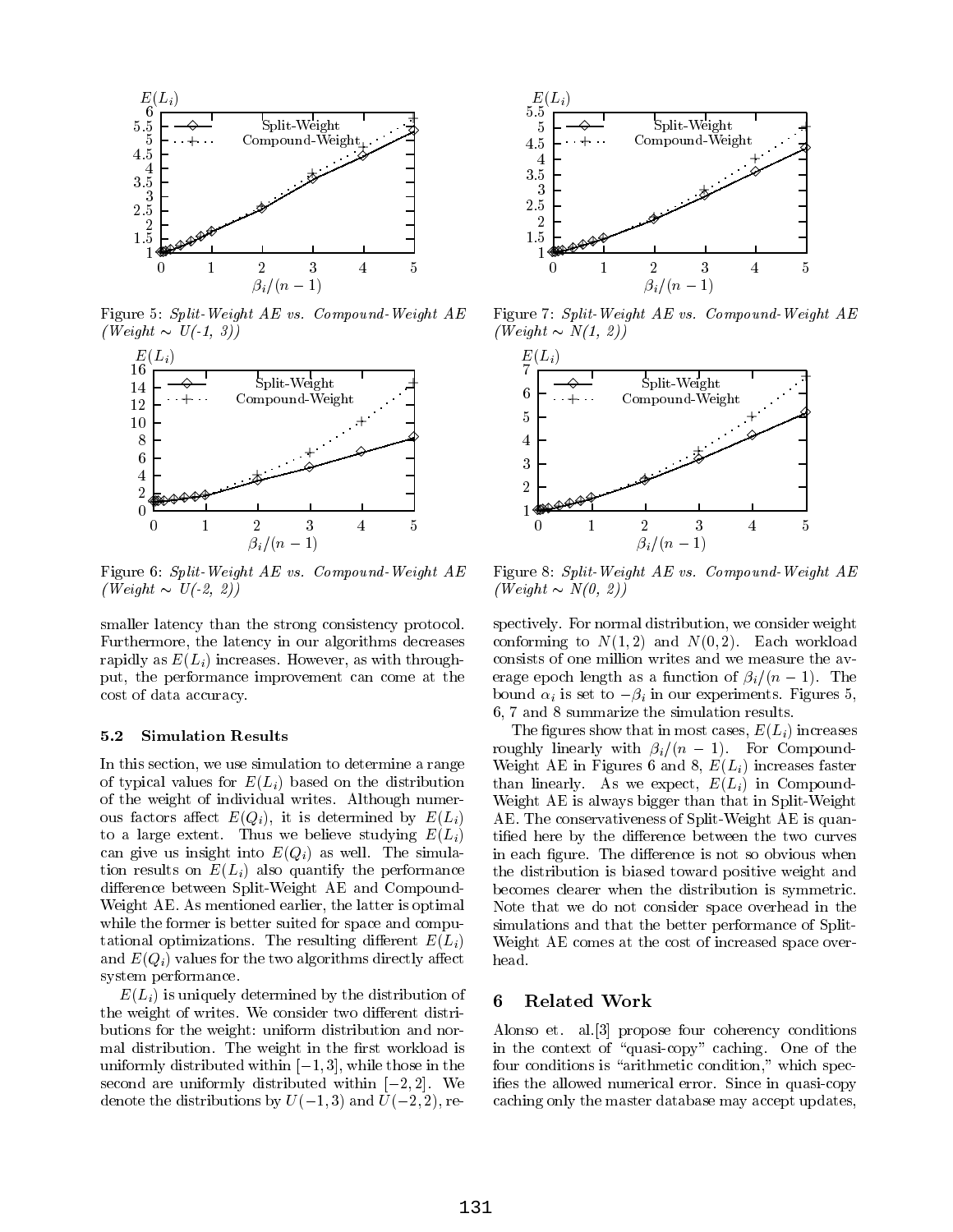maintaining arithmetic condition is a trivial problem. Relative to this effort, we define numerical error for replicated databases and discuss algorithms for bounding the error when updates are accepted by multiple replicas.

Bounding numerical error in a replicated database is closely related to maintaining integrity constraints in distributed databases. In [7], strong theoretical conclusions are made on how to decompose an arbitrary global constraint into a number of local constraints and communication constraints. The conclusions form the basis of the demarcation protocol[4], which applies a number of optimizations to the special case of linear arithmetic inequalities. Bounding numerical error is intrinsically enforcing an inequality. However, we exploit three special properties in this problem, which makes our algorithms practical and efficient for numerical error bounding. First, in the error bounding problem, the copies of a data item are inter-related. For example, if we want to bound the AE on  $server_1$ , it is not necessary to limit  $V_1$ . However, the demarcation protocol will have to put a limit on every variable present in the inequality. Second, in our algorithms, view advance is automatically incorporated and there is no need to explicitly re-adjust limits. On the other hand, the demarcation protocol does not exploit the fact that servers may have knowledge of what writes other servers have seen and limit re-adjustments are always done explicitly. Also, because the demarcation protocol cannot exploit the fact that copies are brought to consistency through write propagation, it is difficult to design efficient limit re-adjustment policies for it. The third property we utilize is that during a write propagation, all writes are propagated and all limits can be reset. This allows us to optimize the space overhead using hashtables. The demarcation protocol incurs  $O(n)$  space overhead for each data item, where  $n$  is the total number of servers, limiting scalability. A direct performance comparison between our algorithms and the demarcation protocol would be difficult. Using the general limit re-negotiation policies discussed in [4] would result in poor performance and would be unfair to the demarcation protocol, while designing special policies for bounding numerical error is essentially as hard as designing numerical error bounding algorithms from scratch.

Gupta et.al. [13] describe an algorithm to verify a global constraint using only local information. In the case of a tuple insertion, the algorithm uses other "covering tuples" already in the tuple space to prove that the constraint is not affected by the new tuple. The technique cannot be applied to bounding numerical error, since no "covering tuple" can be obtained when users update a numerical data item.

Maintenance of materialized views[1, 8, 12] is closely related to our work. In fact, if the views are approximations of numerical base data, view maintenance can be an application of our error bounding algorithms. Various view maintenance algorithms have been proposed, see [12] for a survey on view maintenance. Relative to our work, view maintenance algorithms usually assume that only the base database can accept updates. In this aspect, our algorithms are more general than view maintenance algorithms.

In Section 4.2, we discussed how to efficiently check n conditions given a new write. This is a special case of the special case of the special case of the case of the case of the case of the case of the case of the case of the case of the case of the case of the case of the of how to efficiently check local integrity constraints given an update to the database. The general problem has been well studied[5, 6, 14]. However, most of the studies  $[6, 14]$  concentrate on how to filter those local constraints that are unaffected by the update. Others[5] only consider a particular class of local constraints and updates. Thus, none of the techniques is applicable to our case. The  $n$  conditions we intend to check are all linear conditions, making related techniques[2, 15, 11] developed in computation geometry also applicable. However, in our case, the linear conditions change frequently, making the cost of reconstructing the data structures [2, 11] outweigh the benefits.

# **Conclusion**

In this paper, we argue for efficiently bounding numerical error to support replicated network services. Two algorithms, Split-Weight AE and Compound-Weight AE, are proposed to bound absolute error. They can be combined to achieve good performance and low space overhead. Inductive RE bounds relative error by transforming it into absolute error and applying Split-Weight/Compound-Weight AE. Exploiting the fact that  $V_i$  is an approximation of  $V_{final}$ , we are able to perform the transformation based on local information. We propose two optimizations to improve the scalability of the error bounding algorithms. Through performance analysis and simulation, we show that a replicated network service using our error bounding algorithms has superior performance in terms of latency and throughput compared to a network service using a traditional strong consistency protocol.

# **Acknowledgments**

We thank Misha Rabinovich and the anonymous referees for their careful reviews of this paper.

# References

- [1] Brad Adelberg, Ben Kao, and Hector Garcia-Molina. Database Support for Efficient Maintaining Derived Data. In International Conference on Extending Database Technology, 1996.
- [2] Pankaj K. Agarwal, Lars Arge, Jeff Erickson Paolo G. Fanciosa, and Jeffrey Scott Vitter. Efficient Searching with Linear Constraints. In Proceedings of the 17th